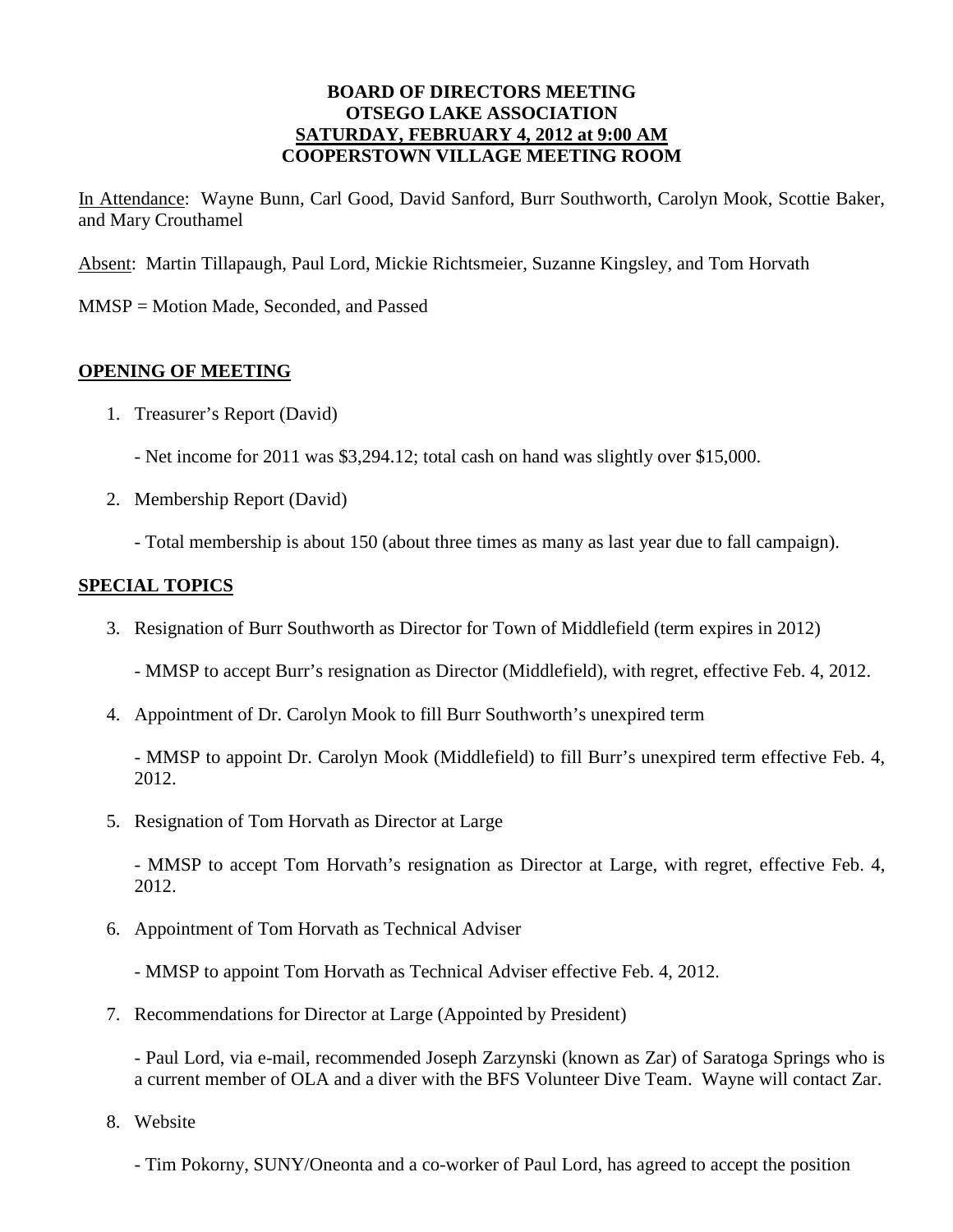of Webmaster effective as soon as he and Burr can work out the details; Wayne will coordinate.

9. Newsletter

- New editor is desperately needed as soon as possible. Wayne will ask Zar (see #7 above) if he would be willing to accept that position since Zar is a retired history teacher and an author. Paul has agreed to write one article per newsletter plus other information is always available.

10. General Membership Meeting(s)

- Wayne suggested that OLA revise its general membership meeting schedule to combine the June and August meetings into one meeting in July. Paul Lord, via e-mail, was in favor of the traditional schedule but the rest of the Board agreed to try the July meeting to see how it works. In order to avoid various conflicts in July (4<sup>th</sup> of July, Middlefield Fire Dept. Fly In Breakfast, Hall of Fame Induction, etc.), the date of Saturday, July  $28<sup>th</sup>$  was selected. One suggested topic is an update of hydrofracking due to it being the number one issue in Otsego County at the moment and its potential impact on Otsego Lake.

### **COMMITTEE REPORTS**

- 11. No Wake Zone Buoys (Paul)
	- Wayne reported no major damage to any of the buoys in 2011.
- 12. Boat Inspections and Sheriff's Boat Patrol (Carl & Wayne)

- Carl reported that the Village has funded the boat inspections for 2012 and the schedule will be about the same as in 2011.

- Wayne reported that Sheriff Devlin said there is funding in the County budget for boat patrols in 2012.

13. Merchandise – Shirts, Hats, Bags, Other (Scottie)

- Scottie reported that she enough merchandise on hand for now. No new order needed.

14. Otsego County Water Quality Coordinating Committee (Carl)

- Carl reported that he has missed some meetings in the past few months but the minutes have been sent to the OLA Board members. The amount of annual dues for supporting organizations is \$100.00.

- MMSP to send OCWQCC \$100.00 for OLA's annual dues; Carl and David will coordinate.

15. Lakefront Park Buffer Strip (Suzanne, Carl, Mickie, & Paul)

- Mickie, via e-mail, reported that the annual BOCES students and Lake and Valley Garden Club work day is scheduled for Friday, June 1st.

- Paul, via e-mail, questioned whether Mayor Booan signed and submitted the permit application to NYSDEC for placing rip-rap in the lake to protect the retaining wall; need to follow up before he leaves office.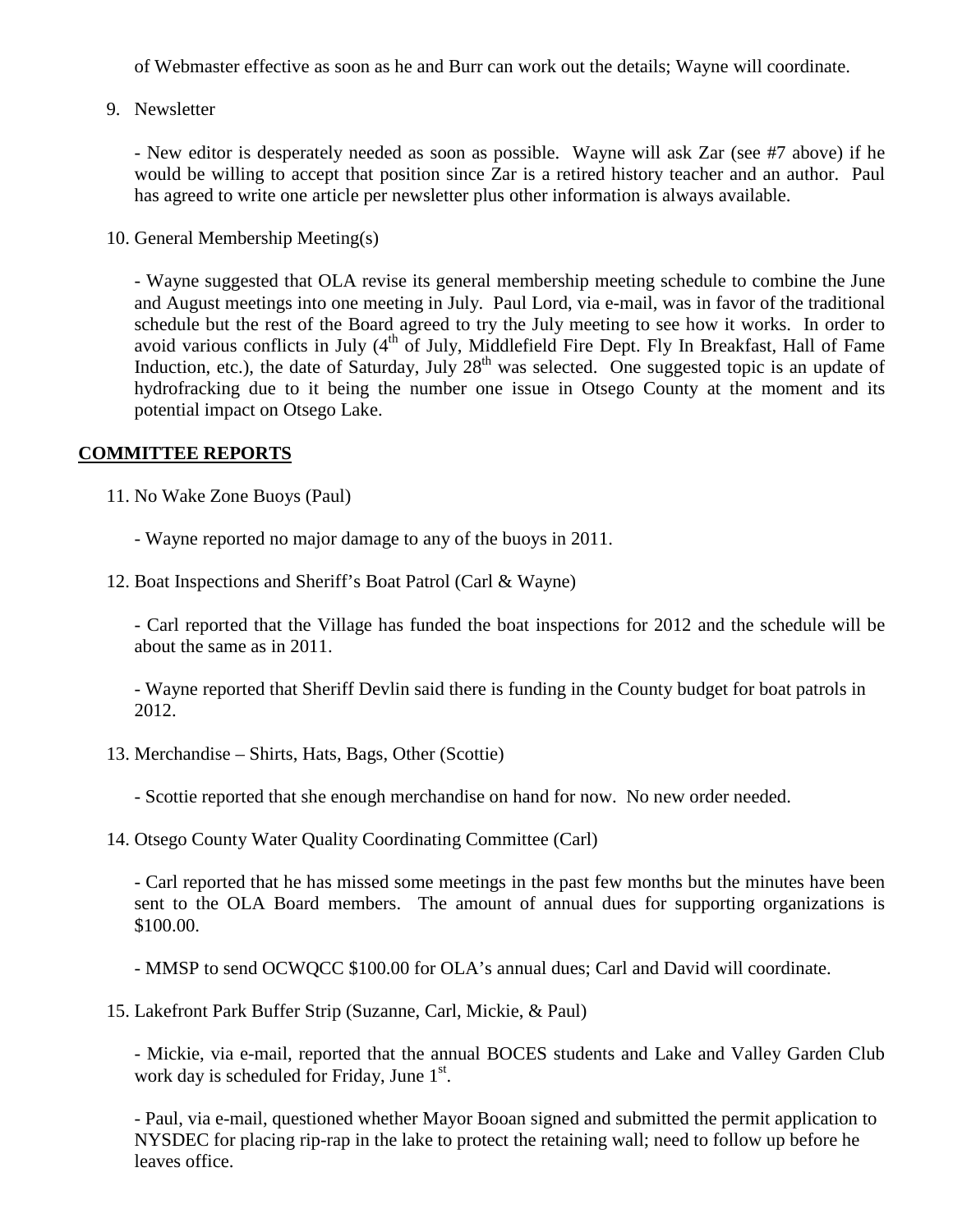16. Springfield Landing Buffer Strip (Mickie, Suzanne, & Paul)

- Mickie, via e-mail, reported that she and Suzanne have been in contact with Supv. Bill Elsey and everything is set for spring construction; Lynn Marsh has the plantings and they are looking for sources for the boulders and landscape netting.

- Carl questioned the status of sediment traps for this project; need to follow up on this.

17. Fenimore Art Museum Buffer Strip (Suzanne)

- Mickie, via e-mail, reported that Lake and Valley Garden Club had a seed workshop to gather and catalog seeds which will be offered to NYSHA for the buffer strip; LVGC members will also donate plantings from their own gardens.

#### **NEW BUSINESS**

18. Annual Dues for OCCA (\$250. in 2011) and NYSFOLA (\$75. in 2011)

- MMSP to send \$250.00 to OCCA for 2012 dues; Wayne will submit with request that it be used for Otsego Lake projects only.

- MMSP to send \$75.00 to NYSFOLA for 2012 dues; Wayne will submit.

19. Registration Fee (\$25.) for Earth Festival on April 14th

- MMSP to send \$25.00 to OCCA for Earth Festival registration for 2012; Wayne will submit.

- We need Board members to attend the Festival from 11:00 AM to 3:00 PM.

20. Authorization for Board Members to attend NYSFOLA Conference (May 4th – 6th)

- MMSP to authorize any Board member to attend all or part of the Conference and be reimbursed for registration and meals but not hotel expenses.

- Wayne urged Board members to attend at least part of the Conference – excellent topics, speakers, and, perhaps most important, a chance to talk with other lake associations (both large and small) about how they do various things; car pooling is encouraged; Wayne plans to attend and will alert Board members as soon as the schedule and agenda are available.

21. Citizens Against Unsafe Gas Drilling Coalition & OLA Statement (Wayne & Paul)

- Wayne receives numerous daily e-mails from various Coalition members and forwards announcements of meetings to OLA Board members. Paul, via e-mail, felt that no additional statement from OLA was necessary since OLA is already a member.

22. Support for BFS Volunteer Dive Team (Paul)

- Paul, via e-mail, reported that the dive team is very appreciative and grateful for OLA's financial support which allows them to focus on the no wake zone buoys, purchase winter spar (ice resistant) buoys, overhauling the oxygen regulators in the diver medical emergency kits, "pigging" of Cooperstown's water intake line, and lake research.